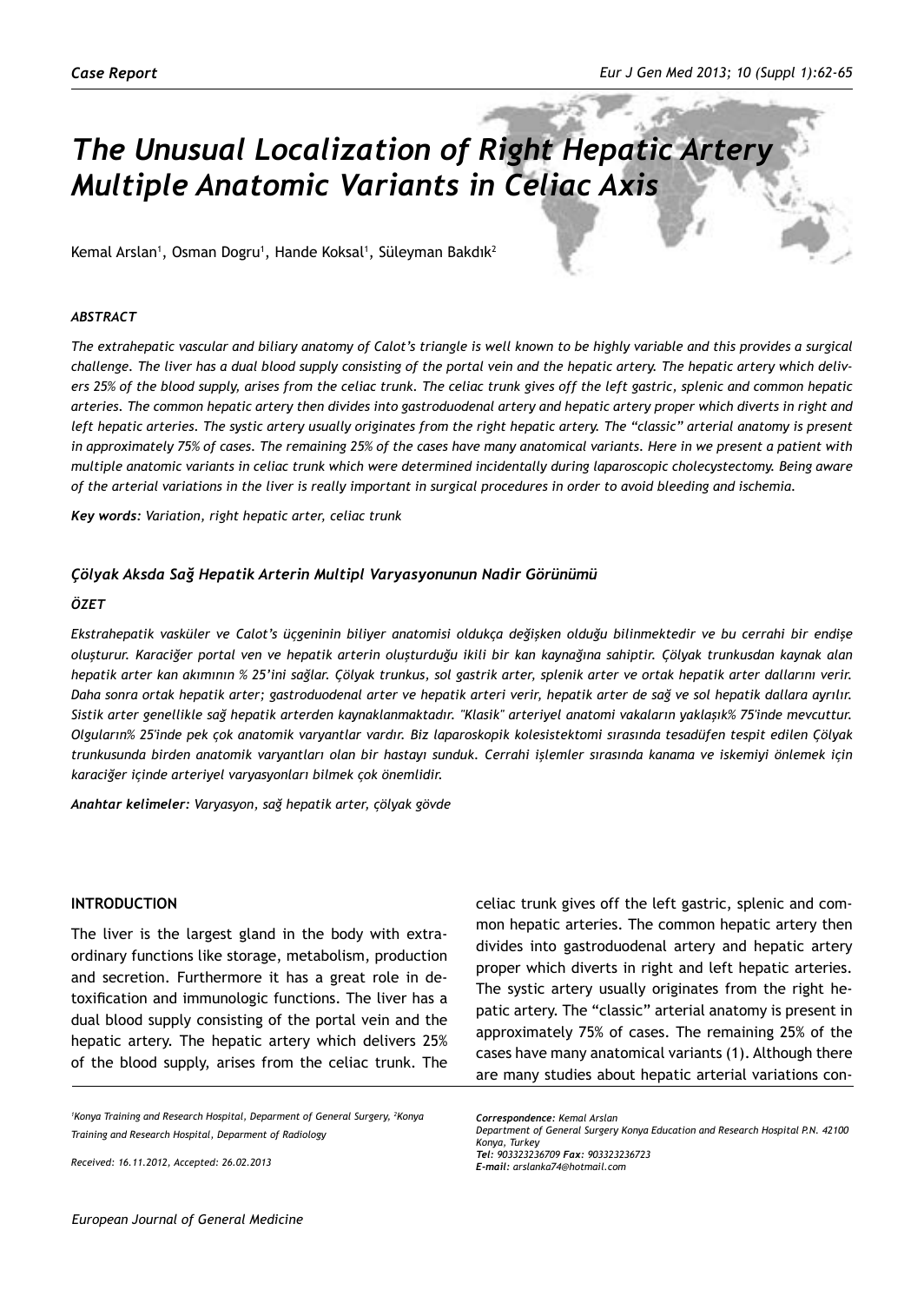cerning large groups of cases, the extrahepatic vascular and biliary anatomy of Calot's triangle is well known to be highly variable and this provides a surgical challenge. Because of this, each new description about vessels of the liver is important and critical to understand in order to avoid surgical complications when operating on liver, gallbladder, pancreas or any adjacent organs. Herein we present a patient who has an unusual hepatic artery localization with multiple anatomic variants in celiac trunk which were determined incidentally during laparoscopic cholecystectomy.

### **CASE**

A 57-year-old female patient was admitted to our hospital with complaints of post-prandial epigastric pain and nausea for six months. Her physical examination and laboratory findings, including liver function tests, were unremarkable. The abdominal ultrasound revealed multiple gallstones without cholecystitis. The patient was scheduled for elective laparoscopic cholecystectomy. The operation was initiated with establishment of pneumoperitoneum and then standart trocars were replaced. During the exploration no adhesions were seen. After retraction of the gallbladder superolaterally, the calot's triangle was dissected. Ductus cysticus was dissected but a pulsating vascular structure larger than the cystic artery, was noticed. Ductus cysticus and choledochus were identified clearly and then cystic duct was clipped and ligated. The arterial structure which was larger than the cystic artery was dissected from the gallbladder carefully without clipping and ligating. The arterial structure was lying on the gallbladder up to the fundus and during its course it was giving off little branches to the gallbladder. Just near the fundus it divided into two branches and each entered the right hepatic lobe seperately. Afterwards the gallbladder was dissected from the liver carefully and removed. The followed arterial structure was probably the right hepatic artery, dividing into two branches and both of them were visibly travelling across the gallbladder bed and entering the liver at an unusual anterior location. The remain of the procedure was completed as an uncomplicated laparoscopic cholecystectomy. After the operation in order to clarify the vascular anatomy and variants, the patient was performed dual-phase helical computed tomography after injection of 100 ml non-ionic contrast medium (Ultravist 370, Bayer Schering Pharma AG, Germany) into a vessel

with 5 ml/sec through an intravenous canula. Scanning was started 25 seconds after the initiation of contrast bolus. Images were reconstructed at every 1 mm intervals. It was seen that celiac trunk was divided into two main branches: common hepatic artery and splenic artery. But before this, celiac trunk gives off a branch just before this division as left hepatic artery. When this aberrant left hepatic artery was followed from the tomography images, a branch was noticed moving superiolaterally to the left and thought to be left gastric artery. Gastroduodenal artery was dividing from common hepatic artery but afterwards no proper artery was seen to be formed. After gastroduodenal artery junction, the remainder branch called right hepatic artery was seen and near it surgical clips were noticed which probably belonged to cystic artery. The continuing images showed that right hepatic artery was also divided into two branches and entered the right lobe seperately at an anterior location (Figure 1). The diameters of the arteries were calculated from tomography images and given in Table 1.

## **DISCUSSION**

Studies of hepatic arterial anatomy during liver harvesting for transplantation provide an excellent database documenting anomalies. The "classic" or "standard" arterial anatomy is present in approximately 75% of the cases with the remaining 25% having variable anatomy (1). The most common variant is the right hepatic artery coming off the superior mesenteric artery in 18-22% of the cases which can be recognized visually on computed tomography or magnetic resonance imaging scan. Other aberrant right hepatic artery sources are the gastroduodenal artery, right gastric artery and aorta (2-4). A replaced (or accessory) left hepatic artery coming off

*Table 1. The diameters of the arteries were calculated from tomography images*

|                                      | Diameter (mm) |
|--------------------------------------|---------------|
| Celiac trunk                         | 8.5           |
| Replaced left hepatic artery         | 3.5           |
| Common hepatic artery                | 5.4           |
| Splenic artery                       | 5.3           |
| Right hepatic artery                 | 4.5           |
| Replaced left gastric artery         | 3.7           |
| Gastroduodenal artery                |               |
| Right branch of right hepatic artery | 3.8           |
| Left branch of right hepatic artery  | 3.5           |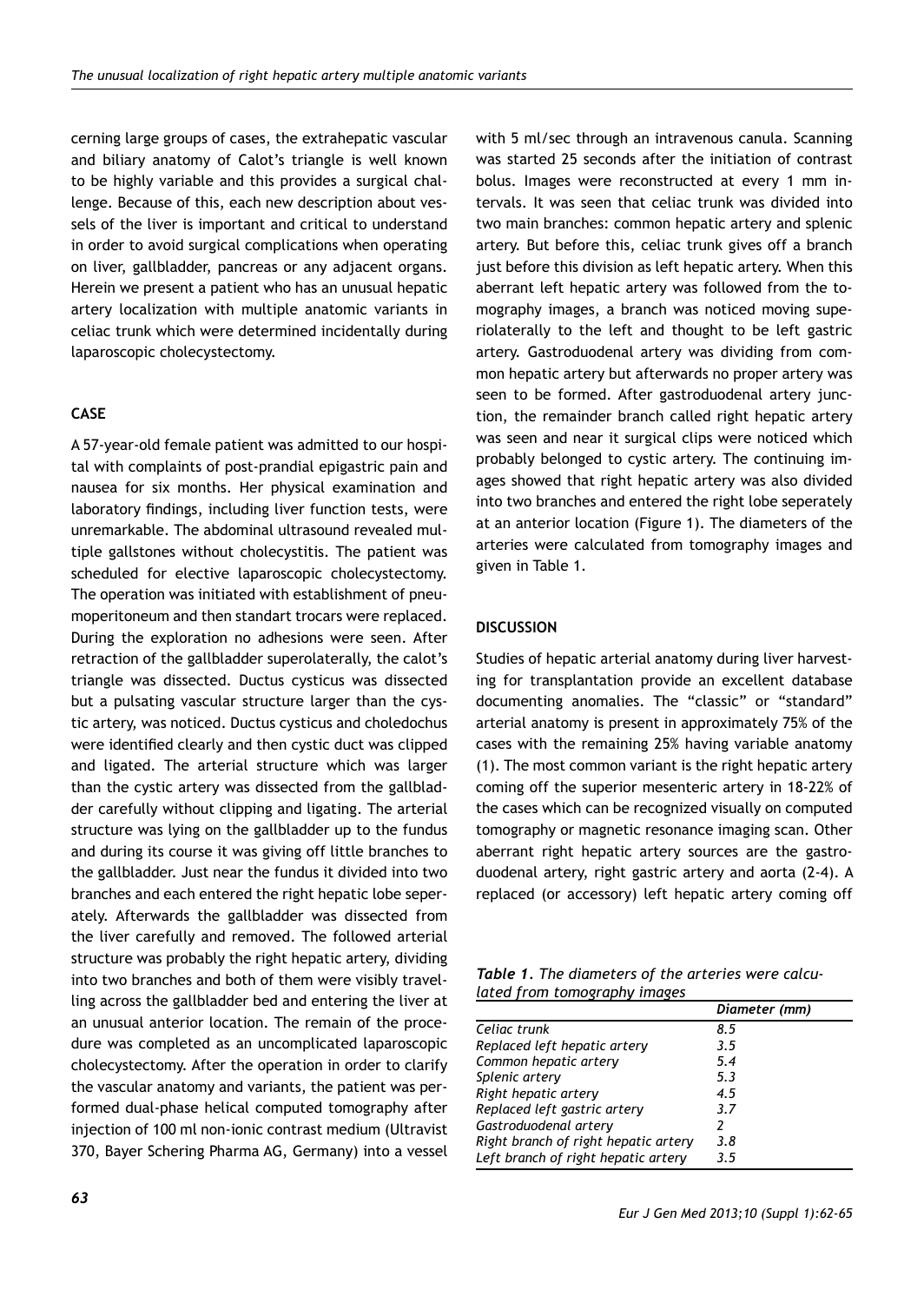

*Figure 1. Dual-phase helical computed tomography image of celiac trunk (LHA, left hepatic artery; SA, splenic artery; CT, celiac trunk; GDA, gastroduodenal artery; RHA, right hepatic artery; CA, cystic arteryclipped; SMA, superior mesenteric artery)*

the left gastric artery can be seen in 12 to 15% of the cases. Other less common variants are (approximately 2% each) an early bifurcation of right and left hepatic arteries and completely replaced common hepatic artery comming off the superior mesenteric artery. The cystic artery usually arises from the right hepatic artery in about 80% of the cases but may arise from the left hepatic, common hepatic, gastroduodenal or superior mesenteric arteries (5). An international classification that describes the variations of the vascular anatomy of the liver was proposed by Michels in 1966 (6). It was modified by Hiatt et al. in 1996 (1) by a study on 1000 patients. Then, Koops et al. supplemented a new study on 604 patients in 2004 (7), and Abdullah et al. introduced a study on arterial variations on a group of 932 patients in 2006 (8). In spite of such accurate studies concerning large groups of patients, there are still some rare hepatic arterial variations not included in these classifications.

The embryology behind arterial variations in the liver has been subject of many studies (6, 9,10). The arterial supply of the liver during the foetal live came from the common hepatic artery, the right hepatic artery originating from the superior mesenteric artery and the left hepatic artery originating from the left gastric artery (8,10). Thus partial or complete persistence of the foetal pattern result in anatomical variations of vascularization of the liver. Miyaki's investigations (9) stated that the frequency of the right hepatic artery in

foetuses was 18.3%, whereas Zahoi et al. showed (11) the frequency of this vessel in cadavers as 5%. Following the extensive studies it is now widely accepted that the origin of the accessory/ aberrant right hepatic artery is highly variable (1, 7,12). In our case, it was seen that celiac trunk gives off a branch as left hepatic artery just before the division. When this aberrant left hepatic artery was followed from the tomography images, a branch was noticed moving superiolaterally to the left and thought to be the left gastric artery. Then the trunk was divided into two main branches: common hepatic artery and splenic artery. Gastroduodenal artery was dividing from common hepatic artery but afterwards no proper artery was seen to be formed. After gastroduodenal artery junction, the remainder branch called right hepatic artery was seen and near it surgical clips were noticed which probably belonged to cystic artery. The continuing images showed that right hepatic artery was also divided into two branches and entered the liver seperately at an anterior location. We presented a replaced left hepatic artery, replaced left gastric artery, absence of hepatic artery proper and division of right hepatic artery with an unusual route, all in one patient. The diameters of the arteries presented in the case also shows that being aware of the arterial variations in the liver is really important in surgical procedures in order to avoid bleeding and ischemia. Inadvertent right hepatic artery ligation in cholecystectomy can be associated with liver ischemia, sometimes leading to hepatic lobectomy. An angiographic study will help to identify the anatomic variations however it is not usually clinically indicated preoperatively as in our patient. The size of the suspected vessel alone is sufficient in order to emphasize its significance during the operation.

This case serves as a reminder of the variations in extrahepatic vascular anatomy. The surgeon should always keep in mind that there are numerous anatomical possibilities both about vascular and bilier anatomy so careful dissection of the cystic duct and artery is required. The measurements of the diameters of the arteries confirm the importance of the vascularization of the liver. Dual phase computed tomography should play a critical role in the evaluation and identifying the hepatobiliar complex when indicated.